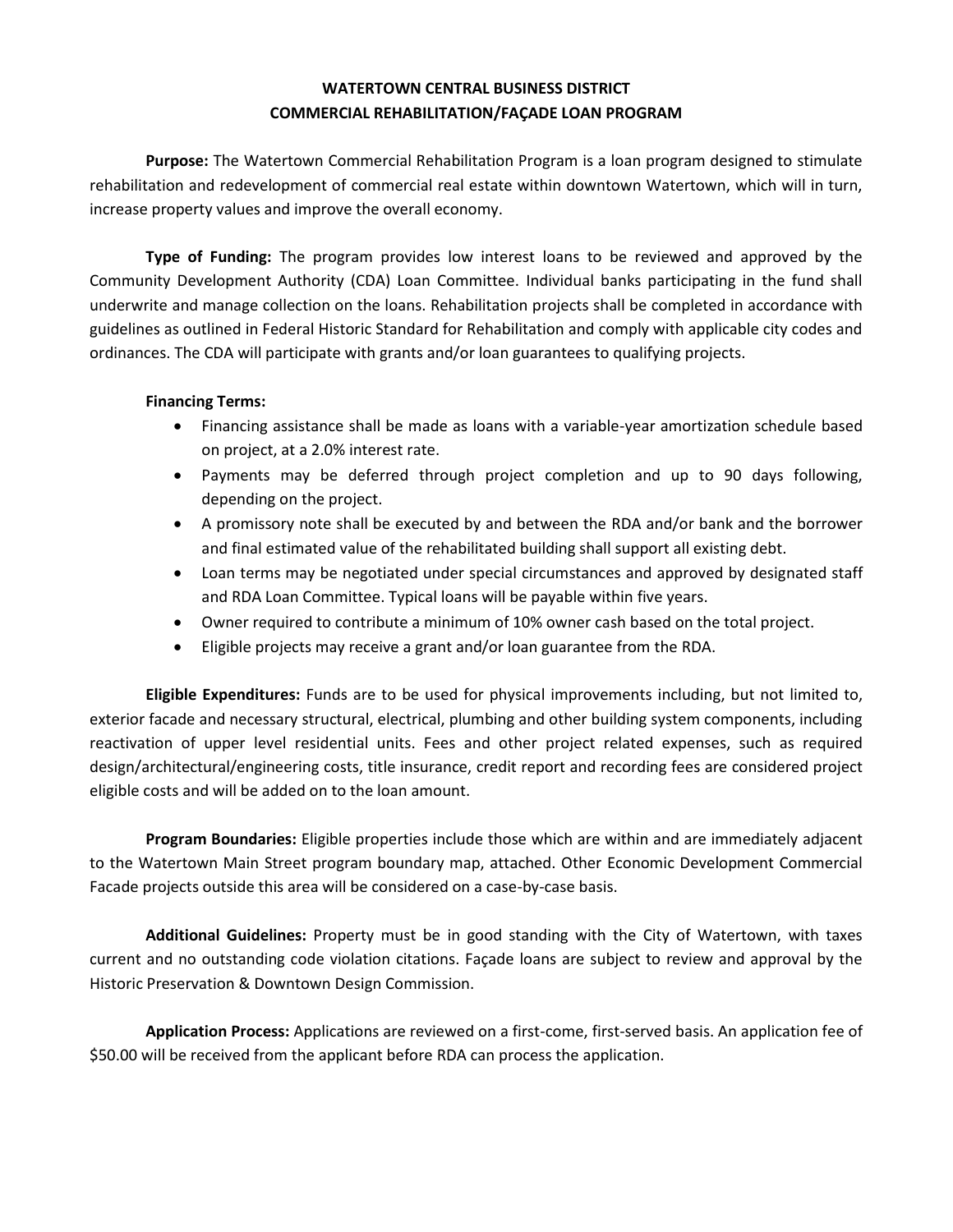## **CITY OF WATERTOWN**

## **COMMERCIAL REHABILITATION /FAÇADE LOAN PROGRAM APPLICATION**

Please provide information on the proposed project. Your signature below indicates your intent to apply for commercial rehabilitation program funding and that you have received a copy of the program guidelines. **Please return to City Hall, 106 Jones Street, with your check in the amount of \$50.00 for the application fee.** 

INCLUDE WITH APPLICATION: Three years of business and personal income tax returns/financials, personal financial statement, and available business financial reports such as profit/loss statement, balance sheet, inventory, receivables.

I certify that the information in this application is correct and accurate to the best of my knowledge.

\_\_\_\_\_\_\_\_\_\_\_\_\_\_\_\_\_\_\_\_\_\_\_\_\_\_\_\_\_\_\_\_\_\_\_\_\_\_\_\_\_\_\_\_\_\_\_\_\_\_ \_\_\_\_\_\_\_\_\_\_\_\_\_\_\_\_\_\_\_\_\_

**\_\_\_\_\_\_\_\_\_\_\_\_\_\_\_\_\_\_\_\_\_\_\_\_\_\_\_\_\_\_\_\_\_\_\_\_\_\_\_\_\_\_\_\_\_\_\_\_\_\_\_\_\_\_\_\_\_\_\_\_\_\_\_\_\_\_\_\_\_\_\_\_\_\_\_\_\_\_\_\_\_\_\_\_\_\_\_** 

Applicant Date **Date** 

Loan Committee Review

Signature Date

 $\square$  (check box if reviewed by staff for completion and all supplemental documents included)

\_\_\_\_\_\_\_\_\_\_\_\_\_\_\_\_\_\_\_\_\_\_\_\_\_\_\_\_\_\_\_\_\_\_\_\_\_\_\_\_\_\_\_\_\_\_\_\_\_\_ \_\_\_\_\_\_\_\_\_\_\_\_\_\_\_\_\_\_\_\_